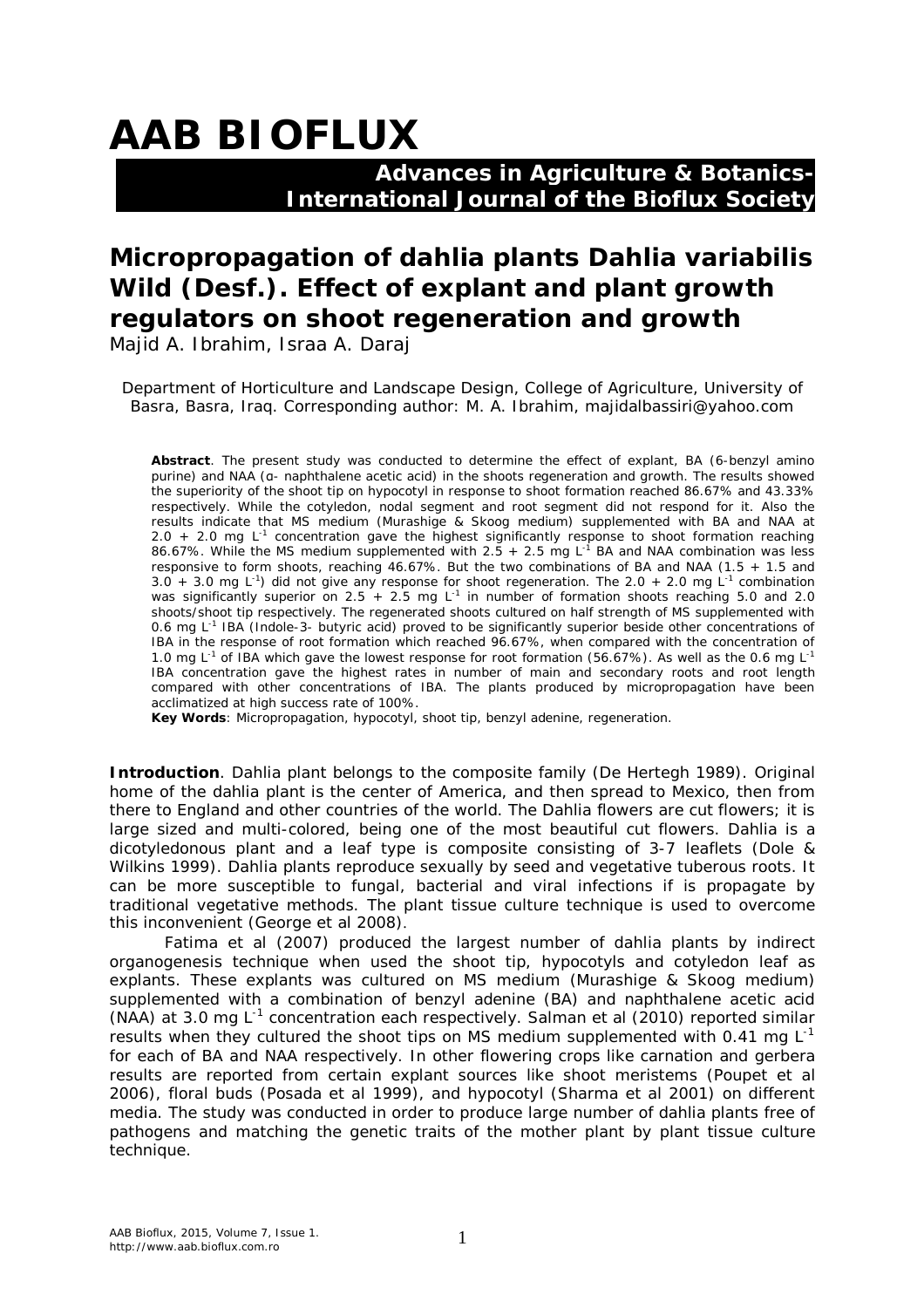#### **Material and Method**

The study was conducted in the laboratory of plant tissue culture, College of Agriculture, University of Basra, Iraq. Dahlia hybrid seeds were used, produced by the Dutch company "Aviflora", sterilized with a solution of sodium hypochlorite at 1.05% concentration for a period of 15 minutes. These seeds were then washed three times in sterile distilled water. Then the sterilized seeds was cultured on MS medium (Murashige & Skoog 1962) containing 2.0 mg L<sup>-1</sup> BA, 0.3 mg L<sup>-1</sup> NAA, 30 gm L<sup>-1</sup> sucrose, 2 gm L<sup>-1</sup> polyvinylpyrrolidone (pvp). The pH of the media was adjusted to 5.7 with 0.1 N NaOH or HCl after adding 5 gm L<sup>-1</sup> agar, and before autoclaving at 1.04 Kg cm<sup>-2</sup> for 20 minutes. All media were dispensed in 25 x 150 mm test tube containing 25 mL medium. Cultures were incubated under 1000 Lux light intensity provided by white fluorescent lamps for 16 hrs photoperiod at  $27 \pm 1^{\circ}$ C. These seeds germinated after two weeks of culturing and then were used after cutting as explants.

*First experiment: Effect of explants type on shoot regeneration*. The explants (cotyledon, hypocotyl, shoot tip, nodal and root segment) cultured on MS media supplemented with different concentrations of BA and NAA at 2.0 mg  $L^{-1}$  for each of them. The sucrose and agar were added to medium and then preparation and sterilization as in the previous paragraph using adenine sulfate 40 mg  $L^{-1}$ . The notes and studied traits were recorded after eight weeks from culture. The recorded characteristics included: percentage of response to shoot formation, number of shoots formation, length of shoot (cm), number of leaves/shoot and leaf area (cm<sup>2</sup>).

*Second experiment: Effect of concentration of BA and NAA on shoot regeneration*. The shoot tip was cultured on MS medium supplemented with a combination of different concentrations of BA and NAA  $(1.0 + 1.0, 1.5 + 1.5, 2.0 + 2.0, 2.5 + 2.5$  and  $3.0 + 3.0$ mg  $L^{-1}$ , respectively). The organic materials were added to medium and preparation of media was performed, sterilization and incubating was conducted as in the preceding paragraph. After eight weeks from culture the same traits were recorded like in the previous experiment.

*Third experiment: Effect of different concentrations of IBA on rooting of shoots*. The shoots regenerations from previous experiment were cultured on half strength of MS medium supplemented with different concentrations of IBA (Indole-3- butyric acid) for rooting. The organic materials were added to medium and preparation of media was performed, sterilization and incubating conducted as in the preceding paragraph except for sucrose, which was added at 45 gm  $L^{-1}$  concentration. The data was recorded after eight weeks which included: percentage of response of root formation, number of main and secondary roots and length root (cm).

**Dahlia plant acclimatization**. The dahlia plants produced from shoot regeneration were acclimatized by grown in plastic pots 10 cm in diameter containing peat moss and soft sand at a ratio of 1:2, placed in a growth room under controlled conditions (temperature  $27 \pm 2^{\circ}$ C, 16/8 hrs photoperiod and light intensity 1500 Lux). The studied characteristics in acclimatization included: percentage of survived plants, plant height, number of shoots, number of leaves and leaf area recorded after six weeks from acclimatization.

*Experimental design and statistical analysis*. Completely randomized design was used with five replicates. The data were subjected to the analysis of variance and mean values were compared using revised-LSD as described by Snedicor & Cochran (1980).

#### **Results and Discussion**

*The effect of explant on shoot regeneration*. Results from Table 1 shows that the explants (hypocotyl and shoot tip) given positive response to the formation of shoots while other explants did not give any response. The shoot tip was significantly superior on a hypocotyl as it gave the highest response to shoots formation reached 86.67% and 43.33% respectively (Figure 1, A & B). The cause of the increase of shoots formed by shoot tip culture was that BA stimulates the auxiliary buds on the growth and elongation compared with hypocotyl. Similar results were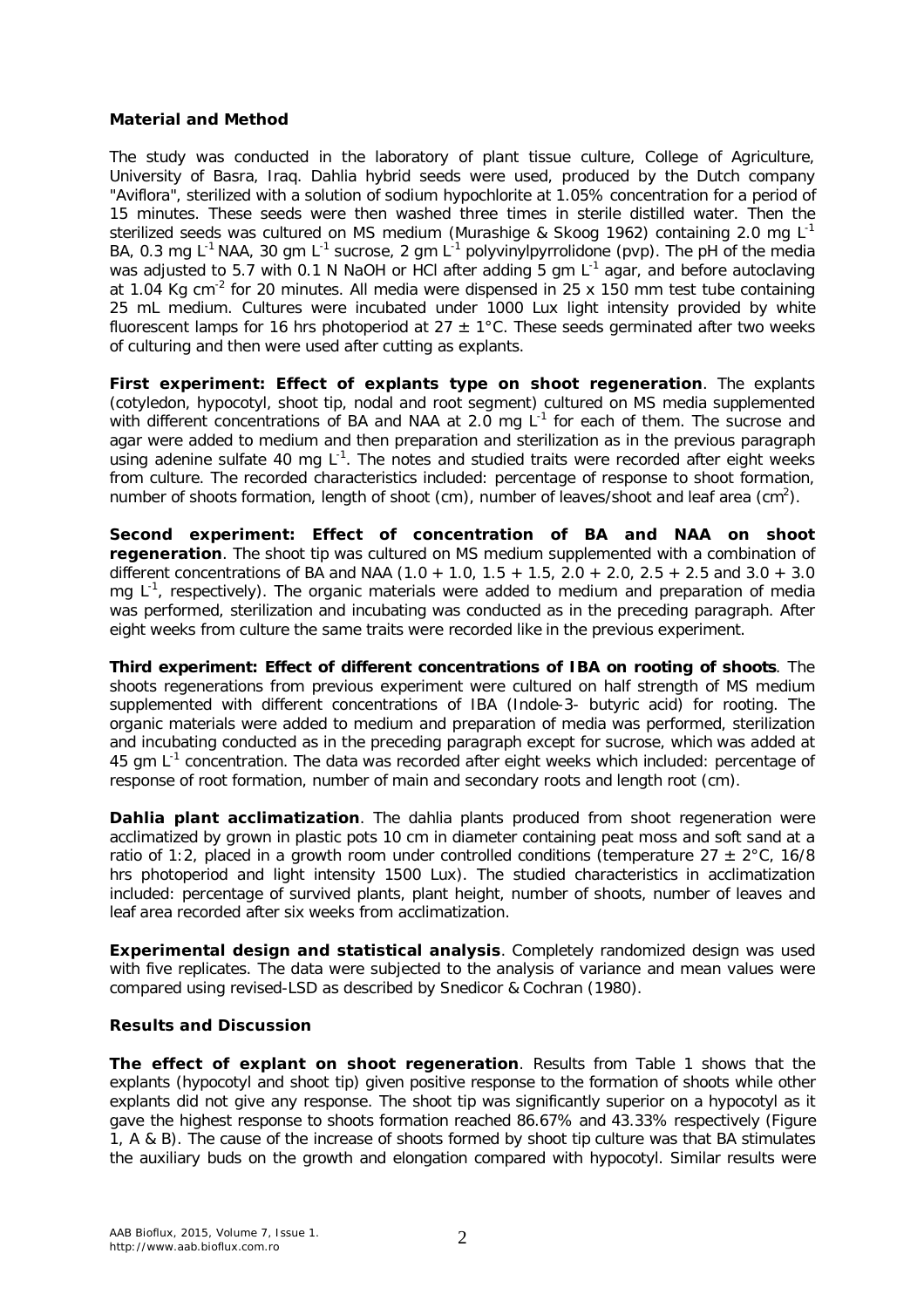obtained by other researchers in their studies on shoot tip of dahlia plant via *in vitro* culture (Salman et al 2010).



Figure 1. Micropropagation of dahlia hybrid plants (*Dahlia variabilis*). A– Shoot regeneration from shoot tip cultured on MS medium supplemented with 2.0 mg L<sup>-1</sup> BA + 2.0 mg.L<sup>-1</sup> NAA. B- Direct shoot regeneration from hypocotyl cultured on MS medium supplemented with 2.0 mg L<sup>-1</sup> BA + 2.0 mg L<sup>-1</sup> NAA. C– Callus initiation from nodal segment cultured on MS medium supplemented with 2.0 mg L<sup>-1</sup> BA + 2.0 mg L<sup>-1</sup> NAA. D-Shoot regeneration from shoot tip cultured on MS medium supplemented with 2.0 mg  $L^{-1}$ BA  $+$  2.0 mg L<sup>-1</sup> NAA. E- Rooting shoot cultured on half strength of MS supplemented with different concentrations of IBA (0.4, 0.6, 0.8 and 1.0 mg  $L^{-1}$ ) after eight weeks. F-Plantlet of dahlia before acclimatization. G- Plantlet of dahlia after acclimatization. H-Acclimatized plants after six weeks from the planting.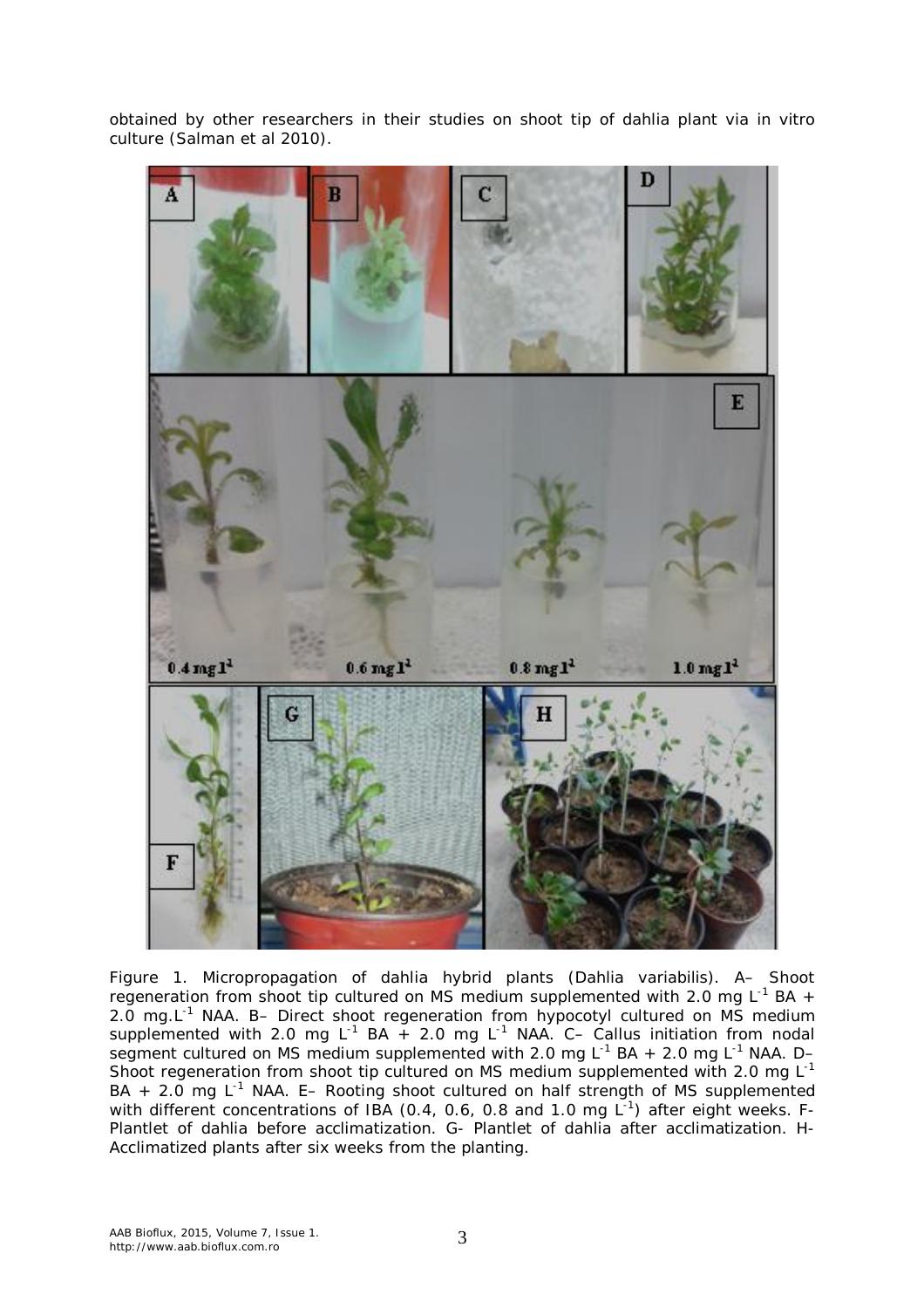|                                                                              | Table 1 |
|------------------------------------------------------------------------------|---------|
| Effect of explant on shoot regeneration and some traits of vegetative growth |         |

| Type of<br>explants | % response<br>of shoot<br>formation | No. of<br>shoots/<br>explant | <b>Shoot</b><br>length<br>(cm) | No. of<br>leaves/<br>shoot | Leaf<br>area<br>(cm $^2$ ) | <b>Notes</b>                                    |
|---------------------|-------------------------------------|------------------------------|--------------------------------|----------------------------|----------------------------|-------------------------------------------------|
| Cotyledon           | 0                                   | 0                            | 0                              | $\Omega$                   | $\Omega$                   | Green and overgrown<br>cotyledon                |
| Hypocotyl           | 43.33                               | 3.67                         | 4.33                           | 8.00                       | 0.73                       | Low number of<br>directly regenerated<br>shoots |
| Shoot tip           | 86.67                               | 5.00                         | 3.33                           | 5.33                       | 0.40                       | Highest number of<br>regenerated shoots         |
| Nodal<br>segment    | 0                                   | $\Omega$                     | $\Omega$                       | $\Omega$                   | $\Omega$                   | Callus induction                                |
| Root<br>segment     | 0                                   | $\Omega$                     | $\Omega$                       | $\Omega$                   | $\Omega$                   | White and overgrown<br>root                     |
| Significance        | $+$                                 |                              |                                |                            |                            |                                                 |

(+) - significant difference; (-) - no significant difference.

The same table shows no significant differences between hypocotyl and shoot tip in number of shoots/explant, shoot length and number of leaves/shoot except leaf area. Hypocotyl was significantly superior on shoot tip in leaf area which it reached 0.73 and 0.40 cm<sup>2</sup> respectively. The decrease in the leaf area resulting from shoot tip is due to the increased number of shoots formation, which had a negative impact in this decrease (Table 1). Also, the results showed that nodal segment gave white callus grew on the explant surface (Figure 1C). This result is not consistent with another study on dahlia plant as they had noticed the lateral shoot formation (Salman et al 2010). But, similar results were obtained by other researchers in their studies on callus induction when they cultured the explants on MS medium containing 2.0  $+$  2.0 mg L<sup>-1</sup> concentrations of BA and NAA (Fatima et al 2007).

*The effect of BA and NAA combinations on shoot formation*. The results in Table 2 indicate that MS medium supplemented with BA and NAA at 2.0 mg  $L^{-1}$  concentration for each of them gave the highest significantly response to shoot tip to form shoots reached 86.67% (Figure 1D).

Table 2

| $BA + NAA$<br>$(mg L^{-1})$ | % response<br>of shoot<br>formation | No. of<br>shoots/<br>explant | Shoot<br>length<br>(cm) | No. of<br>leaves/<br>shoot | Leaf<br>area<br>(cm $^2$ ) | <b>Notes</b>                            |
|-----------------------------|-------------------------------------|------------------------------|-------------------------|----------------------------|----------------------------|-----------------------------------------|
| $1.5 + 1.5$                 | O                                   | O                            | O                       | O                          | 0                          | Did not grow and green<br>colored       |
| $2.0 + 2.0$                 | 86.67                               | 5.00                         | 3.33                    | 5.33                       | 0.40                       | Highest number of<br>regenerated shoots |
| $2.5 + 2.5$                 | 46.67                               | 2.00                         | 2.50                    | 3.33                       | 0.30                       | Low number of shoots<br>regenerated     |
| $3.0 + 3.0$                 | $\Omega$                            | O                            | O                       | O                          | O                          | Did not grown and<br>brown colored      |
| Significance                | $\mathrm{+}$                        | $\pm$                        |                         |                            |                            |                                         |

Effect of BA and NAA concentrations on shoot regeneration and some traits of vegetative growth

(+) - significant difference; (-) -nNo significant difference.

The MS medium supplemented with 2.5  $+$  2.5 mg L<sup>-1</sup> BA and NAA respectively was the less responsive to form shoots reaching 46.67%. But the two combinations of BA and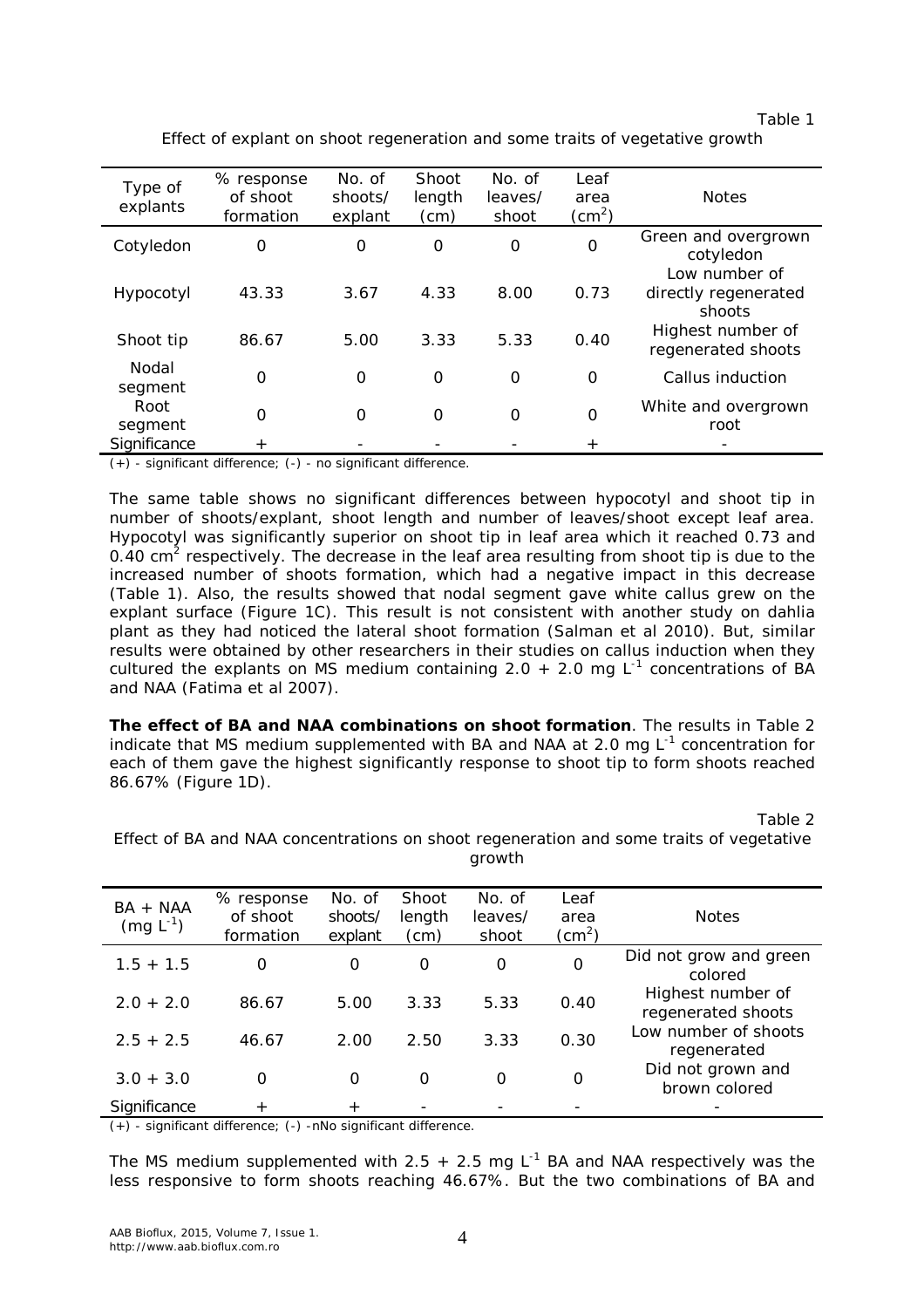NAA (1.5 + 1.5 and 3.0 + 3.0 mg  $L^{-1}$ ) did not give any response for shoot formation (Table 2). The reason may be the 2.0 + 2.0 mg  $L^{-1}$  BA and NAA which is the perfect combination for shoot forming.

The 2.0 + 2.0 mg L<sup>-1</sup> combination was significantly superior to 2.5 + 2.5 mg L<sup>-1</sup> in number of shoots formation which reached 5.0 and 2.0 shoots/shoot tip respectively, while the two combinations 2.0 + 2.0 and 2.5 + 2.5 mg  $L^{-1}$  were not significantly different in other traits (shoot length, number of leaves/shoot and leaf area) (Table 2). The present result isn't consistent with other studies, because they used low concentrations of BA and IAA (0.41  $+$  0.53 mg L<sup>-1</sup>) that gave highest response for shoot formation (Salman et al 2010).

*The effect of IBA on root formation*. The Table 3 shows that shoot cultured on half strength of MS supplemented with 0.6 mg  $L^{-1}$  IBA gave significantly superior results against other concentrations of IBA in the response of root formation which reached 96.67% (Figure 1E). When compared with the concentration of 1.0 mg  $L^{-1}$  of IBA which gave the lowest response for root formation results reached 56.67%. Also, the 0.6 mg L<sup>-1</sup> IBA concentration gave the highest rates in number of main and secondary roots and root length compared with other concentrations of IBA (Table 3). The 0.6 mg  $L^{-1}$  IBA gave the highest response to root formation because of the role of type and optimum concentration of auxin in stimulating the root initiation. Similar results were obtained by other researchers in their studies on dahlia plant via *in vitro* culture (Salman et al 2010). The reason for the low response to root formation at 1.0 mg  $L^{-1}$  IBA (high concentration) resulting from the interaction between the exogenous and endogenous auxins that led to inhibition of the formation and growth of roots.

Table 3

| IBA $(mg L-1)$ | % response of root | No. of main | No. of secondary | Root length |
|----------------|--------------------|-------------|------------------|-------------|
|                | formation          | roots/shoot | roots/shoot      | (cm)        |
| 0.4            | 80.00              | 1.33        | 2.00             | 1.57        |
| 0.6            | 96.67              | 3.00        | 11.33            | 1.63        |
| 0.8            | 63.33              | 2.67        | 5.67             | 1.50        |
| 1.0            | 56.67              | 2.33        | 4.33             | 0.53        |
| RLSD (0.05)    | 12.63              | n.s.        | 2 17             | 0.68        |
|                |                    |             |                  |             |

Effect of different concentrations of IBA on root initiation and some traits of root growth

n.s. - no significant difference.

**Plant acclimatization**. The plants produced by micropropagation have been acclimatized at high success rate of 100%. Similar results were obtained by other researchers in their studies on dahlia plant (Salman et al 2010) and strawberry plant (Ibrahim et al 2013) acclimatization. Table 4 shows a significant increase in plant height and leaf area after six weeks from acclimatization while these were none significantly increased in the number of shoots and leaves/plant (Figure 1, F, G & H).

Table 4

Some growth traits of dahlia plants after six weeks from acclimatization

| Weeks after<br>acclimatization | Plant height<br>(cm) | No. of<br>shoots/plant | No. of<br>leaves/plant | Leaf area<br>$\zeta$ |
|--------------------------------|----------------------|------------------------|------------------------|----------------------|
|                                | 16.17                | 2.00                   | 19.33                  | 0.85                 |
|                                | 24.67                | 4.00                   | 34.00                  | 2.95                 |
| Significance                   |                      | -                      | -                      |                      |

(+) - significant difference; (-) - no significant difference.

**Conclusions**. The results of this study revealed that best method for micropropagation of dahlia plants was the shoot multiplication using shoot tips as explants and MS medium